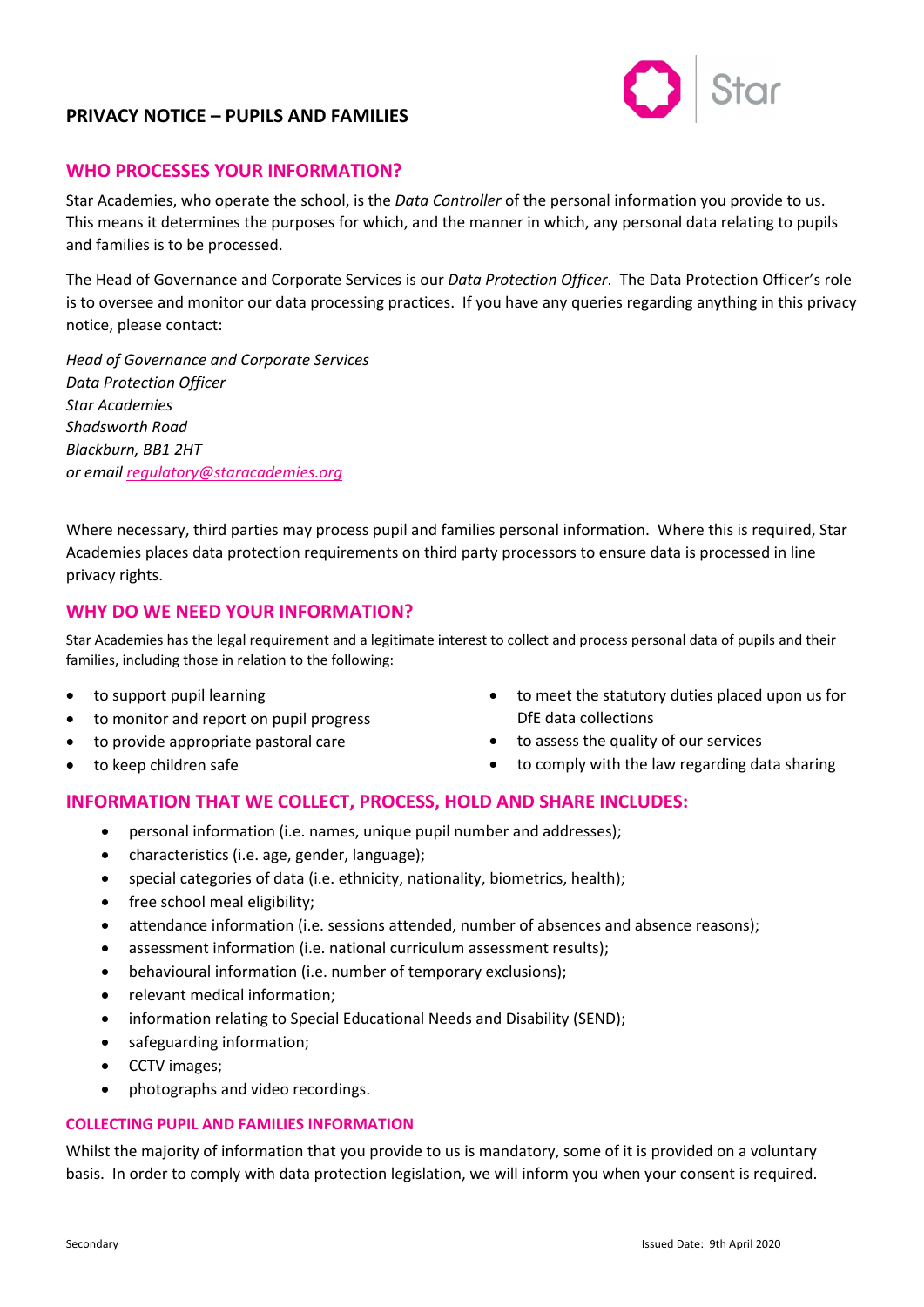

Pupils and families personal data may be obtained and processed from third parties where the law requires us to do so.

#### **THE LAWFUL BASIS ON WHICH WE PROCESS THIS INFORMATION**

- Article 6 1(a) of the UK GDPR which allows processing if the data subject has given consent to the processing of their personal data for one or more specific purposes;
- Article 6 1(b) of the UK GDPR which allows processing that is necessary for the performance of a contract;
- Article 6 1(c) of the UK GDPR which allows processing that is necessary to comply with a legal obligation;
- Article 6 1(e) of the UK GDPR which allows processing that is carried out in the public interest;
- Article 9 2(a) of the UK GDPR which allows processing of special category data that is carried out with the explicit consent of the data subject;
- Article 9 2(b) of the UK GDPR which allows the processing of special category data that is necessary for carrying out obligations in the fields of employment and social security and social protection law;
- Article 9 2(g) of the UK GDPR which allows the processing of special category data that is necessary for reasons of substantial public interest;
- Article 9 2(j) of the UK GDPR which allows the processing of special category data when it is necessary for archiving purposes in the public interest, scientific or historical research purposes or statistical purposes.

Star Academies maintains *Records of Processing* that identify the lawful basis on which personal information is processed.

#### **BIOMETRIC INFORMATION**

Some of our schools that use cashless catering collect biometric information. Biometric information may also be used at some schools for accessing and using library services and signing in and out of the school. This information is only used with explicit consent and this is sought when the pupils join the school or when a system using biometrics is implemented. In line with the Protection of the Freedoms Act 2018 consent is sought from the parents of pupils who are under the age of 18.

#### **STORING PUPIL AND FAMILIES INFORMATION**

Personal data is stored securely in line with our Records Management and Data Protection policies. In accordance with data protection legislation it is only retained for as long as is necessary to fulfil the purposes for which it was obtained, and not kept indefinitely.

#### **DATA TRANSFERRED OUTSIDE THE EU**

Processors that we use may transfer and hold personal data outside of the UK. We will ensure that organisations who process personal data on our behalf only transfer data to countries that the UK deems as having adequate levels of protection in place. In the case of transfers to countries that are not deemed to have an adequate level of protection, we will ensure that organisations processing personal data on our behalf use the appropriate safeguards described in the UK GDPR. If a processor is not completing international transfers in line with the UK GDPR, we will terminate our contract/subscription.

#### **WHO WE SHARE DATA WITH**

We do not share your information with anyone without permission unless the law says we can or should. We share information with the following:

- The Local Council
- Department for Education (DfE)
- Education Skills Funding Agency
- Standards and Testing Agency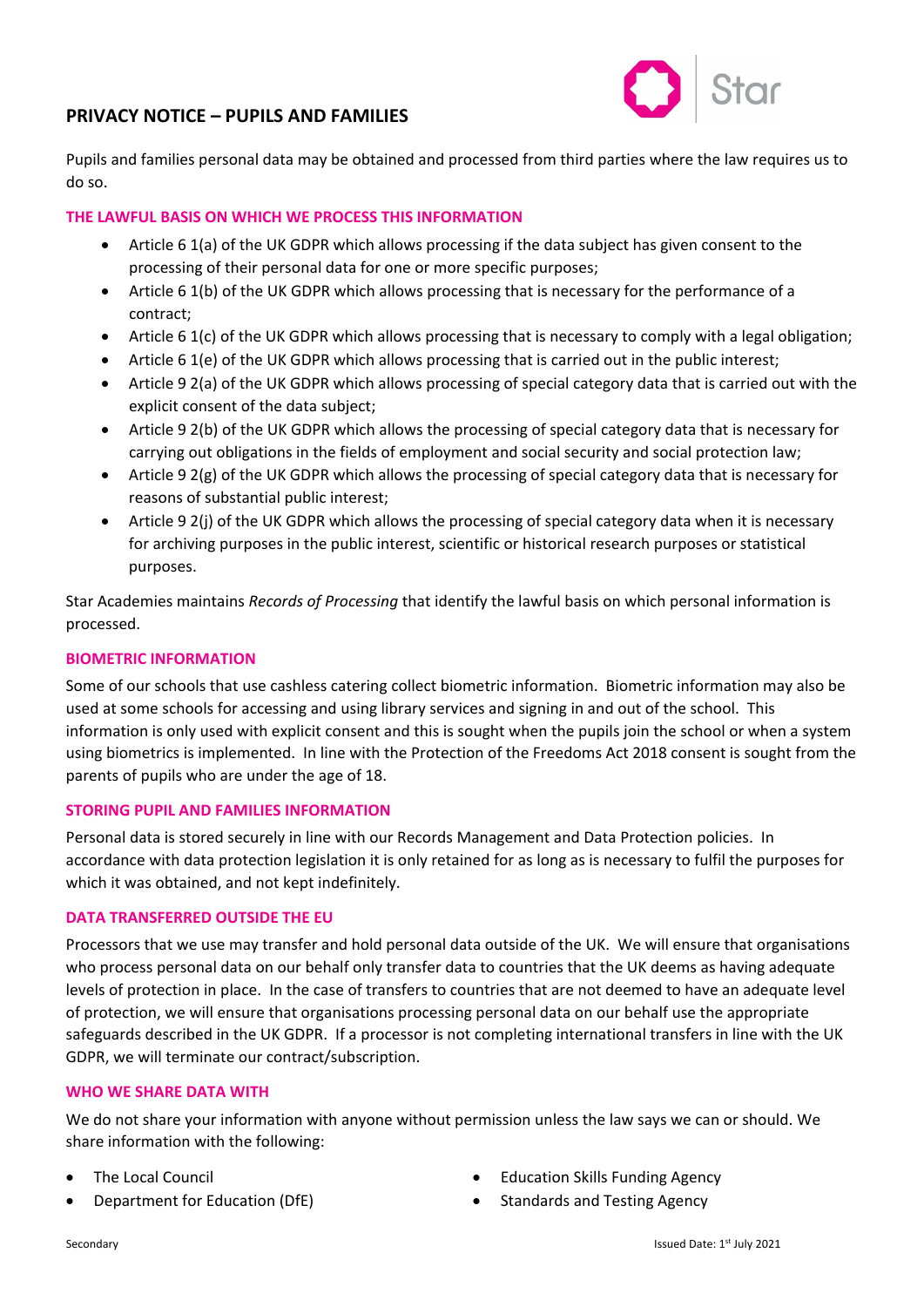- Ofsted
- NHS (e.g. vaccinations and school nursing service)
- Police
- Social Services
- Educational Psychology Department
- Children & Adolescent Mental Health Services (CAMHS)
- Children and Family Court Advisory Service (CAFCAS)
- Careers Advisory Service providers
- Peripatetic services
- Alternative education providers
- Other schools/academies (during pupil transfer)
- Sixth form colleges and other post-16 providers
- Examination Boards
- Library records systems
- Print Management Software providers
- Management Information Systems (e.g. Capita SIMS, SISRA, Safeguarding and accident reporting systems)
- Text and Email communication systems (e.g.Teachers2Parents, InTouch)
- Cashless payment systems (e.g. Biostore)
- Catering Providers
- **IT Contractors**
- Providers of visitor management and access control systems
- Residential trip organisers and insurers
- Educational trip management system (i.e. Evolve)
- Providers of online learning resources
- Providers of financial management software
- Photography and design agencies

### **YOUTH SUPPORT SERVICES**

Once your child reaches the age of 13, we are legally required to pass pupil information to our local authority and/or provider of youth support services as they have responsibilities in relation to the education or training of 13-19 year olds.

This enables local authorities to provide Youth Support Services, careers advice and post 16 education and training services.

### **WHAT ARE YOUR RIGHTS?**

Pupils and Families have specific rights in relation to the processing of their personal data. You have a legal right to:

- Request access to the personal data that Star Academies holds;
- Request that your personal data is amended if it is inaccurate or incomplete;
- Request that your personal data is erased where there is no legal basis for its continued processing;
- Request that the processing of your personal data is restricted;
- Object to your personal data being processed if it is likely to cause, or is causing, damage or distress.
- You have rights not to be subject to automated decisions that create legal effects or have a similar significant impact on you, unless you have given us your consent, it is necessary for a contract between you and us or is otherwise permitted by law. You also have certain rights to challenge decisions made about you. We do not currently carry out any automated decision-making.

Requests must be submitted to the Data Protection Officer (on the contact details provided). Star Academies also has a *Subject Access Request Form* that may be obtained from all of its schools. Star Academies will consider all requests in line with your legal rights and our legal obligations.

Where the processing of data is based on explicit consent, there is a right to withdraw consent at any time. This will not affect any personal data that has been processed prior to withdrawing consent.

If you have a concern about the way we are collecting or using personal data, you should raise your concern with the Data Protection Officer in the first instance or directly to the Information Commissioner's Office at <https://ico.org.uk/concerns>